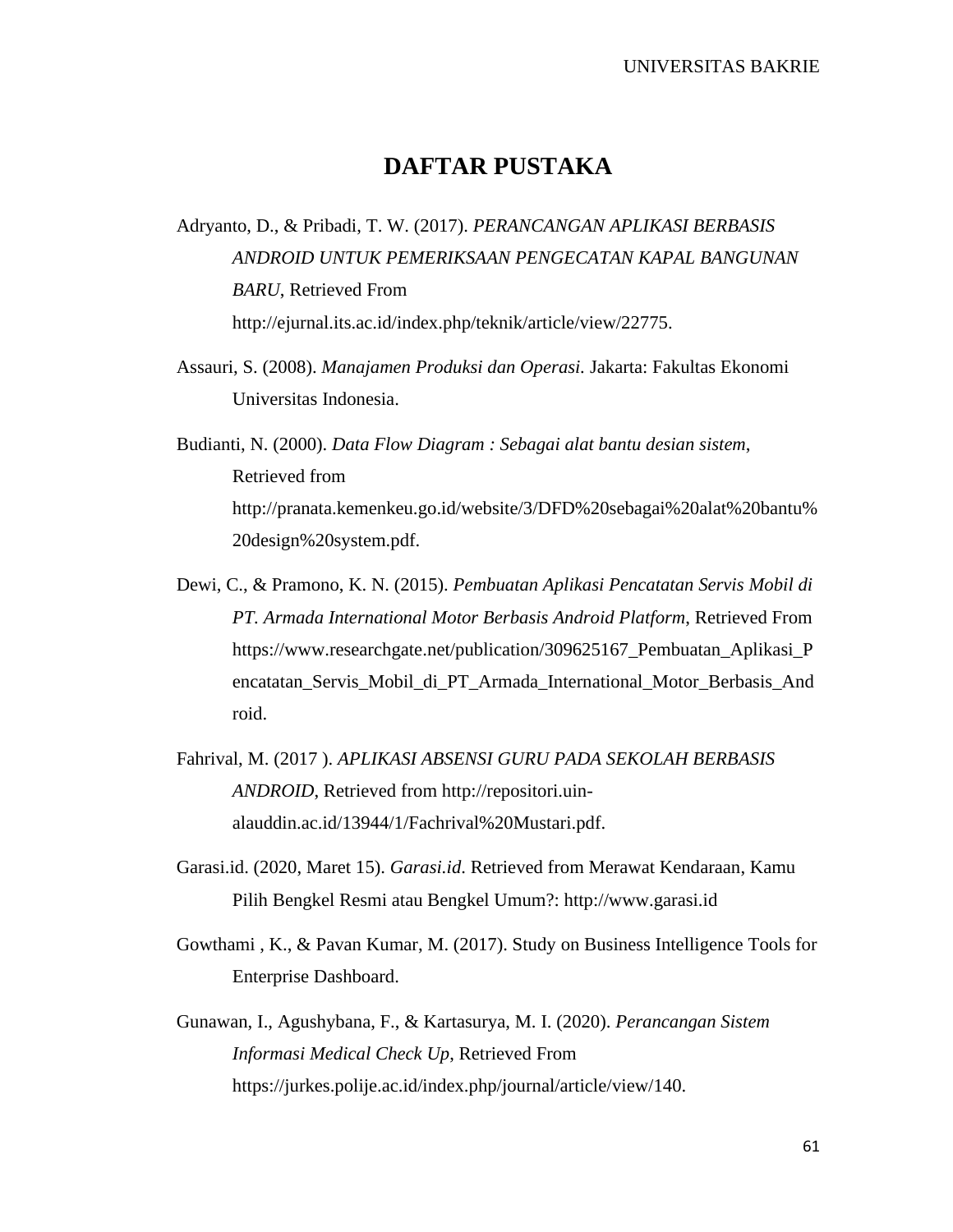Hartati, T., & Sintawati, I. D. (2020). *Implementasi Metode Waterfall pada Perancangan Aplikasi SIPSIBA (Studi Kasus SMK Muhammadiyah 10 Jakarta)*, Retrieved From https://jurnal.polgan.ac.id/index.php/remik/article/view/10711.

- Petrovic, N., & Radenković, M. (2020). *Data-Driven Mobile Applications Based on AppSheet as Support in COVID-19 Crisis*, Retrieved From https://www.researchgate.net/publication/343678867\_Data-Driven\_Mobile\_Applications\_Based\_on\_AppSheet\_as\_Support\_in\_COVID-19\_Crisis.
- Petrovice, N., & Nejkovic, V. (2020). Data driven Mobile Application Based on Appsheet as Support in Covid-19 Crisis.
- Pressman, R. (2010). *Software Engineering : a practitioner's approach.* New York: McGraw-Hills.
- Republika.co.id. (2019, Juli 19). *Republika.co.id*. Retrieved from https://republika.co.id/berita/qdpeza383/pertumbuhan-industri-otomotif-riditopang-kelas-menengah
- Rouhani, S., Asgari, S., & Mirhosseini, S. V. (2012). Review Study: Business Intelligence Concepts and Approaches.
- Satria. (2018). *SISTEM INFORMASI PENCATATAN SERVICE KENDARAAN* , Retrieved from https://stt-pln.e-journal.id/kilat/article/view/362.
- Schlatter, T., & Levinson, D. (2013). Visual Usabillity : Princpiles and Practices for Designing Digital Appliaction. Morgan Kaufmann.
- Slack, N., A. B.-J., & R. J. (2010). *Operation Management sixth edition.* Pearson.
- Soegaard, M. (2018). *The Basics of User Experience Design: A UX Design Book by the Interaction Design.* Kindle.